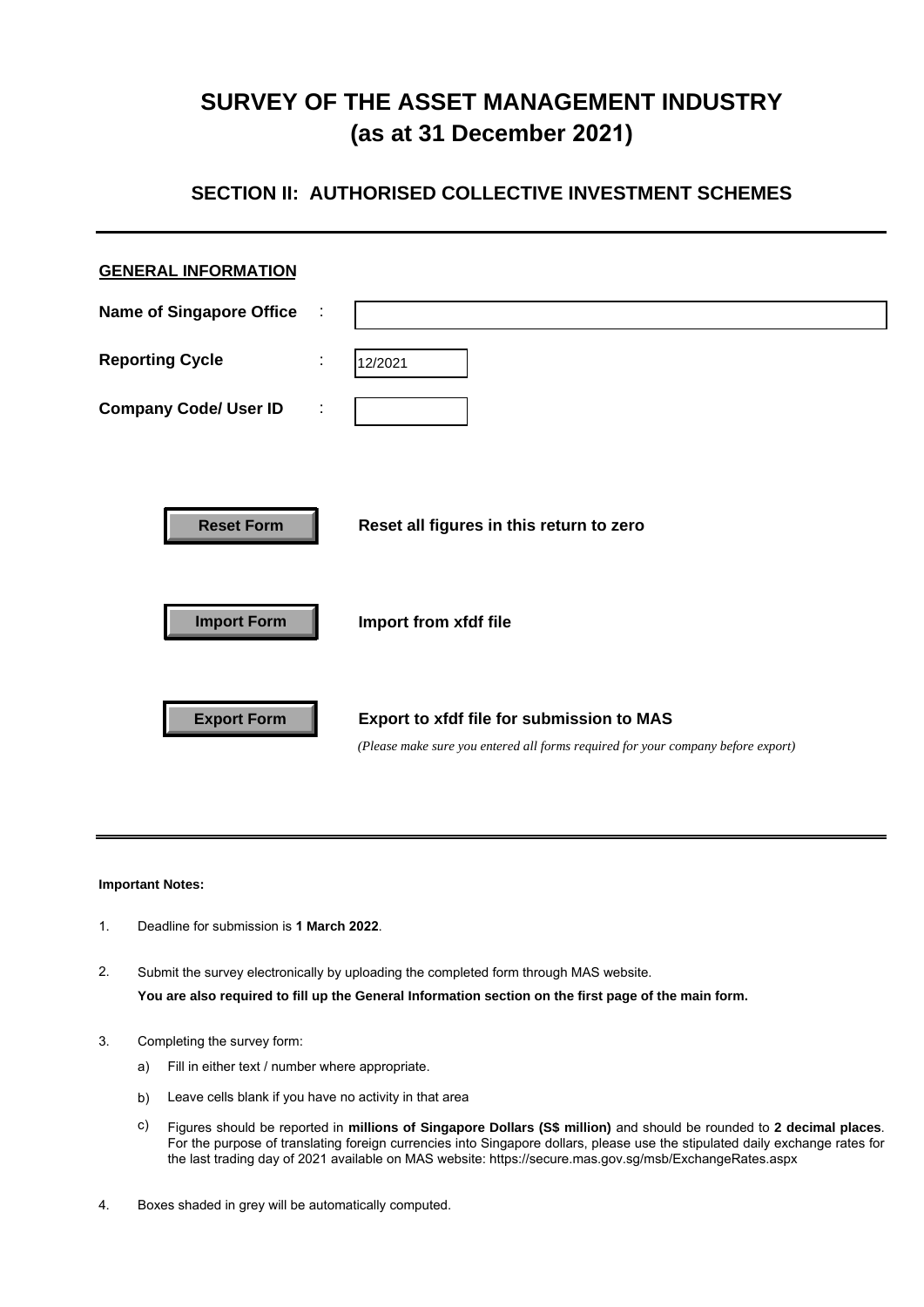## **SECTION II. AUTHORISED COLLECTIVE INVESTMENT SCHEMES ("CIS")**<sup>1</sup>

#### **A. INVESTMENT FOCUS AND FUND SIZE OF INDIVIDUAL CIS**

|                      |                                                       |                           |                              |                           |                               |                               |                   | AUM <sup>4</sup> (S\$ mil)attributed to units subscribed in Singapore |              |                                                       | (S\$ mil) as at 31 Dec 2021                                    |
|----------------------|-------------------------------------------------------|---------------------------|------------------------------|---------------------------|-------------------------------|-------------------------------|-------------------|-----------------------------------------------------------------------|--------------|-------------------------------------------------------|----------------------------------------------------------------|
|                      | Name of CIS <sup>2</sup>                              | Fund<br>Type <sup>5</sup> | Fund<br>Vehicle <sup>7</sup> | Date of Initial<br>Launch | Investment Focus <sup>6</sup> | Expense<br>ratio <sup>9</sup> | <b>CPF Monies</b> | Non-CPF Monies <sup>8</sup>                                           | <b>Total</b> | Total AUM (S\$<br>mil) that invests<br>in foreign CIS | Other<br>jurisdictions<br>where CIS is<br>offered <sup>8</sup> |
|                      | A.1  Included under the CPF Investment Scheme (CPFIS) |                           |                              |                           |                               |                               |                   |                                                                       |              |                                                       |                                                                |
| $\blacktriangleleft$ | More than 50% managed in Singapore                    |                           |                              |                           |                               |                               |                   |                                                                       |              |                                                       |                                                                |
| 1.1                  |                                                       |                           |                              |                           |                               |                               |                   |                                                                       | 0.00         |                                                       |                                                                |
| $1.2\,$              |                                                       |                           |                              |                           |                               |                               |                   |                                                                       | 0.00         |                                                       |                                                                |
| 1.3                  |                                                       |                           |                              |                           |                               |                               |                   |                                                                       | $0.00\,$     |                                                       |                                                                |
| 1.4                  |                                                       |                           |                              |                           |                               |                               |                   |                                                                       | $0.00\,$     |                                                       |                                                                |
| 1.5                  |                                                       |                           |                              |                           |                               |                               |                   |                                                                       | $0.00\,$     |                                                       |                                                                |
| 1.6                  |                                                       |                           |                              |                           |                               |                               |                   |                                                                       | 0.00         |                                                       |                                                                |
| 1.7                  |                                                       |                           |                              |                           |                               |                               |                   |                                                                       | 0.00         |                                                       |                                                                |
| $1.8$                |                                                       |                           |                              |                           |                               |                               |                   |                                                                       | 0.00         |                                                       |                                                                |
| 1.9                  |                                                       |                           |                              |                           |                               |                               |                   |                                                                       | 0.00         |                                                       |                                                                |
| 1.10                 |                                                       |                           |                              |                           |                               |                               |                   |                                                                       | 0.00         |                                                       |                                                                |
| 1.11                 |                                                       |                           |                              |                           |                               |                               |                   |                                                                       | 0.00         |                                                       |                                                                |
| 1.12                 |                                                       |                           |                              |                           |                               |                               |                   |                                                                       | $0.00\,$     |                                                       |                                                                |
| 1.13                 |                                                       |                           |                              |                           |                               |                               |                   |                                                                       | 0.00         |                                                       |                                                                |
| 1.14                 |                                                       |                           |                              |                           |                               |                               |                   |                                                                       | $0.00\,$     |                                                       |                                                                |
| 1.15                 |                                                       |                           |                              |                           |                               |                               |                   |                                                                       | $0.00\,$     |                                                       |                                                                |
| 1.16                 |                                                       |                           |                              |                           |                               |                               |                   |                                                                       | 0.00         |                                                       |                                                                |
| 1.17                 |                                                       |                           |                              |                           |                               |                               |                   |                                                                       | 0.00         |                                                       |                                                                |
| 1.18                 |                                                       |                           |                              |                           |                               |                               |                   |                                                                       | 0.00         |                                                       |                                                                |
| 1.19                 |                                                       |                           |                              |                           |                               |                               |                   |                                                                       | 0.00         |                                                       |                                                                |
| 1.20                 |                                                       |                           |                              |                           |                               |                               |                   |                                                                       | 0.00         |                                                       |                                                                |
| 1.21                 |                                                       |                           |                              |                           |                               |                               |                   |                                                                       | $0.00\,$     |                                                       |                                                                |
| 1.22                 |                                                       |                           |                              |                           |                               |                               |                   |                                                                       | 0.00         |                                                       |                                                                |
| 1.23                 |                                                       |                           |                              |                           |                               |                               |                   |                                                                       | 0.00         |                                                       |                                                                |
| 1.24                 |                                                       |                           |                              |                           |                               |                               |                   |                                                                       | 0.00         |                                                       |                                                                |
| 1.25                 |                                                       |                           |                              |                           |                               |                               |                   |                                                                       | 0.00         |                                                       |                                                                |
| 1.26                 |                                                       |                           |                              |                           |                               |                               |                   |                                                                       | 0.00         |                                                       |                                                                |
| 1.27                 |                                                       |                           |                              |                           |                               |                               |                   |                                                                       | 0.00         |                                                       |                                                                |
| 1.28                 |                                                       |                           |                              |                           |                               |                               |                   |                                                                       | 0.00         |                                                       |                                                                |
| 1.29                 |                                                       |                           |                              |                           |                               |                               |                   |                                                                       | 0.00         |                                                       |                                                                |
| 1.30                 |                                                       |                           |                              |                           |                               |                               |                   |                                                                       | $0.00\,$     |                                                       |                                                                |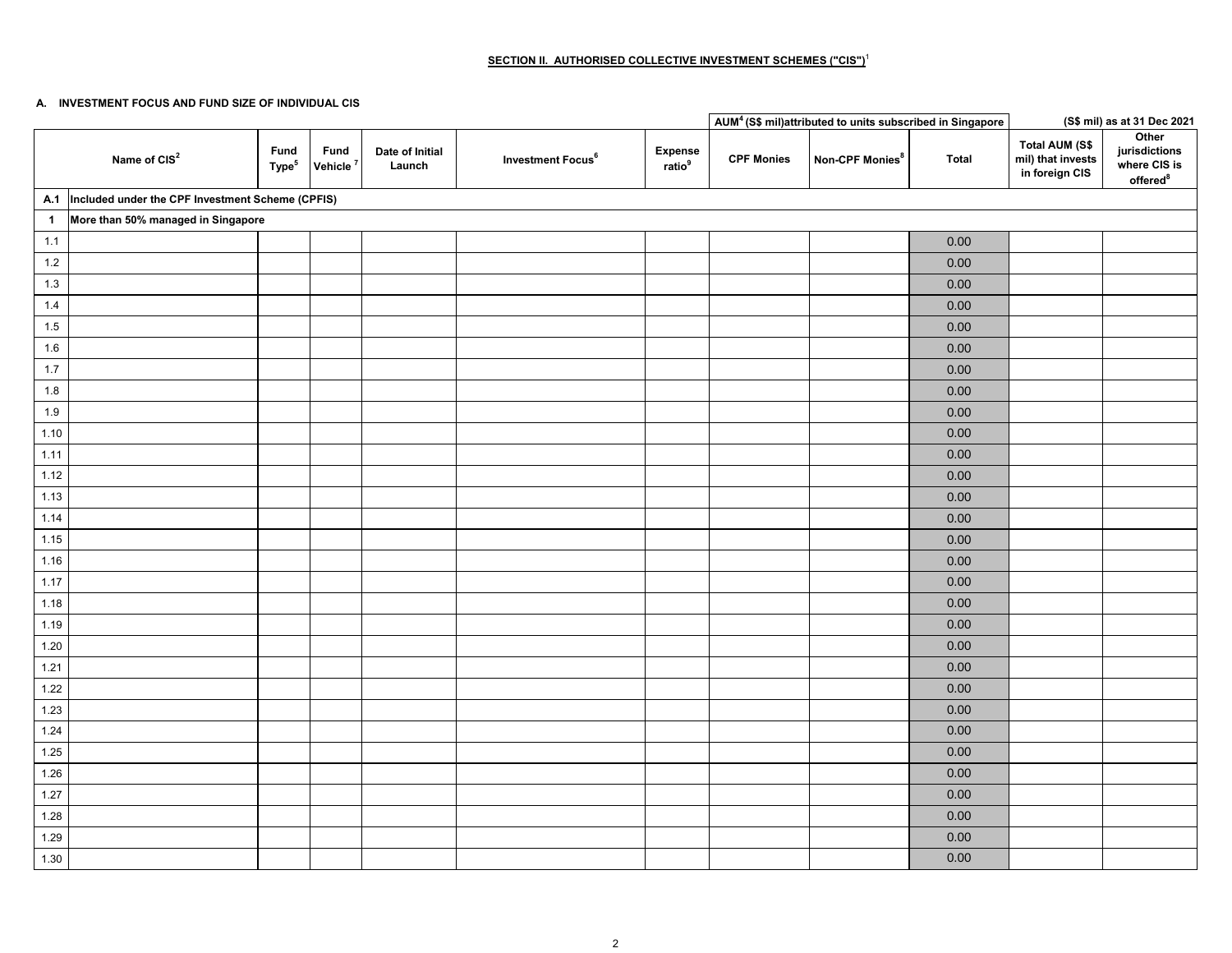|      |                          |                           |                              |                           |                               |                                      |                   | AUM <sup>4</sup> (S\$ mil)attributed to units subscribed in Singapore |              |                                                       | (S\$ mil) as at 31 Dec 2021                                    |
|------|--------------------------|---------------------------|------------------------------|---------------------------|-------------------------------|--------------------------------------|-------------------|-----------------------------------------------------------------------|--------------|-------------------------------------------------------|----------------------------------------------------------------|
|      | Name of CIS <sup>2</sup> | Fund<br>Type <sup>5</sup> | Fund<br>Vehicle <sup>7</sup> | Date of Initial<br>Launch | Investment Focus <sup>6</sup> | <b>Expense</b><br>ratio <sup>9</sup> | <b>CPF Monies</b> | Non-CPF Monies <sup>8</sup>                                           | <b>Total</b> | Total AUM (S\$<br>mil) that invests<br>in foreign CIS | Other<br>jurisdictions<br>where CIS is<br>offered <sup>8</sup> |
| 1.31 |                          |                           |                              |                           |                               |                                      |                   |                                                                       | $0.00\,$     |                                                       |                                                                |
| 1.32 |                          |                           |                              |                           |                               |                                      |                   |                                                                       | 0.00         |                                                       |                                                                |
| 1.33 |                          |                           |                              |                           |                               |                                      |                   |                                                                       | $0.00\,$     |                                                       |                                                                |
| 1.34 |                          |                           |                              |                           |                               |                                      |                   |                                                                       | 0.00         |                                                       |                                                                |
| 1.35 |                          |                           |                              |                           |                               |                                      |                   |                                                                       | 0.00         |                                                       |                                                                |
| 1.36 |                          |                           |                              |                           |                               |                                      |                   |                                                                       | 0.00         |                                                       |                                                                |
| 1.37 |                          |                           |                              |                           |                               |                                      |                   |                                                                       | 0.00         |                                                       |                                                                |
| 1.38 |                          |                           |                              |                           |                               |                                      |                   |                                                                       | 0.00         |                                                       |                                                                |
| 1.39 |                          |                           |                              |                           |                               |                                      |                   |                                                                       | $0.00\,$     |                                                       |                                                                |
| 1.40 |                          |                           |                              |                           |                               |                                      |                   |                                                                       | $0.00\,$     |                                                       |                                                                |
| 1.41 |                          |                           |                              |                           |                               |                                      |                   |                                                                       | 0.00         |                                                       |                                                                |
| 1.42 |                          |                           |                              |                           |                               |                                      |                   |                                                                       | 0.00         |                                                       |                                                                |
| 1.43 |                          |                           |                              |                           |                               |                                      |                   |                                                                       | 0.00         |                                                       |                                                                |
| 1.44 |                          |                           |                              |                           |                               |                                      |                   |                                                                       | 0.00         |                                                       |                                                                |
| 1.45 |                          |                           |                              |                           |                               |                                      |                   |                                                                       | $0.00\,$     |                                                       |                                                                |
| 1.46 |                          |                           |                              |                           |                               |                                      |                   |                                                                       | $0.00\,$     |                                                       |                                                                |
| 1.47 |                          |                           |                              |                           |                               |                                      |                   |                                                                       | 0.00         |                                                       |                                                                |
| 1.48 |                          |                           |                              |                           |                               |                                      |                   |                                                                       | 0.00         |                                                       |                                                                |
| 1.49 |                          |                           |                              |                           |                               |                                      |                   |                                                                       | 0.00         |                                                       |                                                                |
| 1.50 |                          |                           |                              |                           |                               |                                      |                   |                                                                       | 0.00         |                                                       |                                                                |
| 1.51 |                          |                           |                              |                           |                               |                                      |                   |                                                                       | 0.00         |                                                       |                                                                |
| 1.52 |                          |                           |                              |                           |                               |                                      |                   |                                                                       | $0.00\,$     |                                                       |                                                                |
| 1.53 |                          |                           |                              |                           |                               |                                      |                   |                                                                       | 0.00         |                                                       |                                                                |
| 1.54 |                          |                           |                              |                           |                               |                                      |                   |                                                                       | 0.00         |                                                       |                                                                |
| 1.55 |                          |                           |                              |                           |                               |                                      |                   |                                                                       | 0.00         |                                                       |                                                                |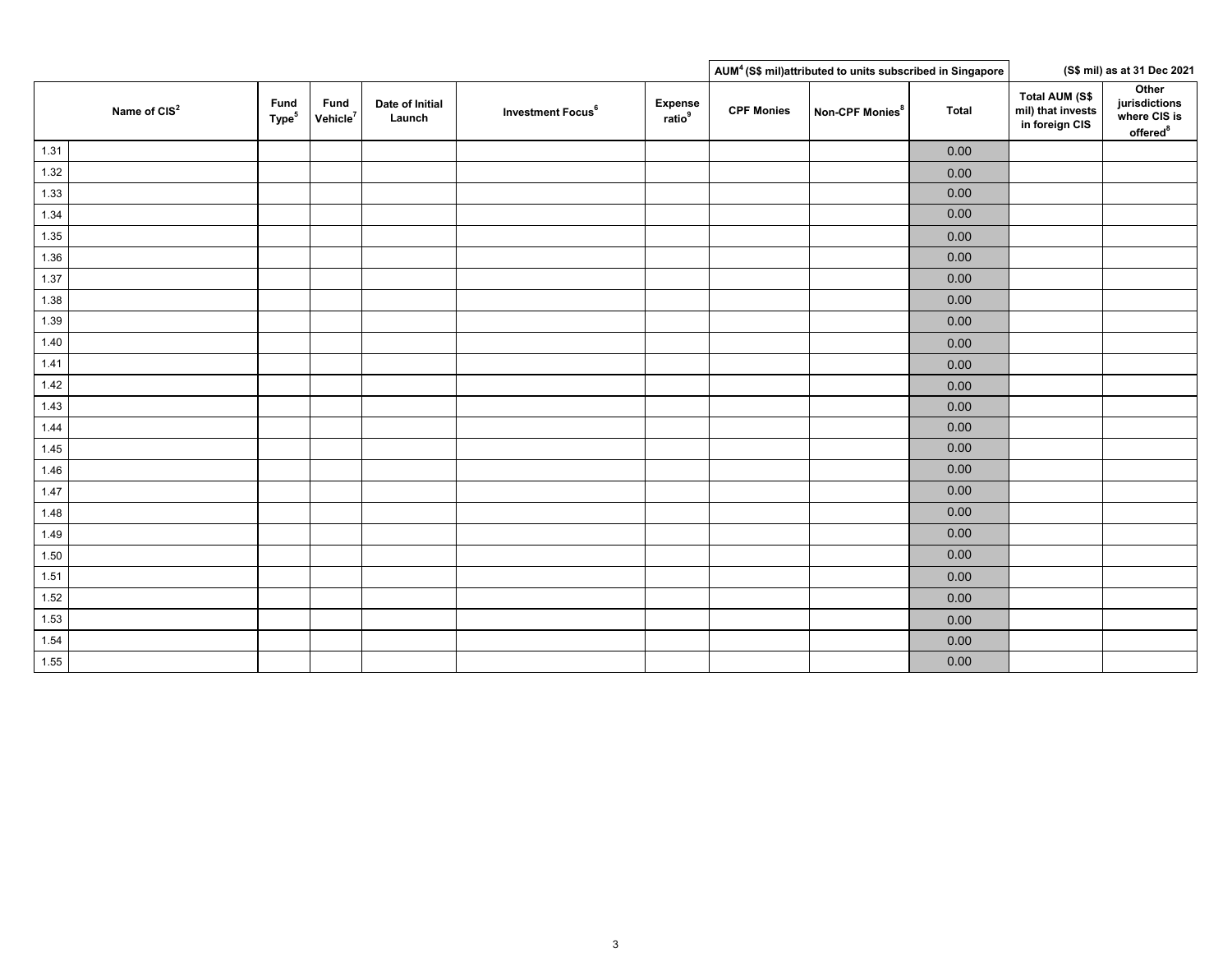|                |                                      |                           |                              |                           |                               |                               |                   | AUM <sup>4</sup> (S\$ mil)attributed to units subscribed in Singapore |              |                                                              | (S\$ mil) as at 31 Dec 2021                                    |
|----------------|--------------------------------------|---------------------------|------------------------------|---------------------------|-------------------------------|-------------------------------|-------------------|-----------------------------------------------------------------------|--------------|--------------------------------------------------------------|----------------------------------------------------------------|
|                | Name of CIS <sup>2</sup>             | Fund<br>Type <sup>5</sup> | Fund<br>Vehicle <sup>7</sup> | Date of Initial<br>Launch | Investment Focus <sup>6</sup> | Expense<br>ratio <sup>9</sup> | <b>CPF Monies</b> | Non-CPF Monies <sup>8</sup>                                           | <b>Total</b> | <b>Total AUM (S\$</b><br>mil) that invests<br>in foreign CIS | Other<br>jurisdictions<br>where CIS is<br>offered <sup>8</sup> |
| $\overline{2}$ | Invests more than 50% in foreign CIS |                           |                              |                           |                               |                               |                   |                                                                       |              |                                                              |                                                                |
| $2.1$          |                                      |                           |                              |                           |                               |                               |                   |                                                                       | 0.00         |                                                              |                                                                |
| $2.2\,$        |                                      |                           |                              |                           |                               |                               |                   |                                                                       | 0.00         |                                                              |                                                                |
| $2.3\,$        |                                      |                           |                              |                           |                               |                               |                   |                                                                       | $0.00\,$     |                                                              |                                                                |
| 2.4            |                                      |                           |                              |                           |                               |                               |                   |                                                                       | $0.00\,$     |                                                              |                                                                |
| $2.5\,$        |                                      |                           |                              |                           |                               |                               |                   |                                                                       | $0.00\,$     |                                                              |                                                                |
| $2.6\,$        |                                      |                           |                              |                           |                               |                               |                   |                                                                       | $0.00\,$     |                                                              |                                                                |
| 2.7            |                                      |                           |                              |                           |                               |                               |                   |                                                                       | $0.00\,$     |                                                              |                                                                |
| $2.8\,$        |                                      |                           |                              |                           |                               |                               |                   |                                                                       | $0.00\,$     |                                                              |                                                                |
| $2.9\,$        |                                      |                           |                              |                           |                               |                               |                   |                                                                       | $0.00\,$     |                                                              |                                                                |
| 2.10           |                                      |                           |                              |                           |                               |                               |                   |                                                                       | $0.00\,$     |                                                              |                                                                |
| 2.11           |                                      |                           |                              |                           |                               |                               |                   |                                                                       | $0.00\,$     |                                                              |                                                                |
| 2.12           |                                      |                           |                              |                           |                               |                               |                   |                                                                       | $0.00\,$     |                                                              |                                                                |
| 2.13           |                                      |                           |                              |                           |                               |                               |                   |                                                                       | 0.00         |                                                              |                                                                |
| 2.14           |                                      |                           |                              |                           |                               |                               |                   |                                                                       | $0.00\,$     |                                                              |                                                                |
| 2.15           |                                      |                           |                              |                           |                               |                               |                   |                                                                       | $0.00\,$     |                                                              |                                                                |
| 2.16           |                                      |                           |                              |                           |                               |                               |                   |                                                                       | $0.00\,$     |                                                              |                                                                |
| 2.17           |                                      |                           |                              |                           |                               |                               |                   |                                                                       | $0.00\,$     |                                                              |                                                                |
| 2.18           |                                      |                           |                              |                           |                               |                               |                   |                                                                       | 0.00         |                                                              |                                                                |
| 2.19           |                                      |                           |                              |                           |                               |                               |                   |                                                                       | $0.00\,$     |                                                              |                                                                |
| 2.20           |                                      |                           |                              |                           |                               |                               |                   |                                                                       | $0.00\,$     |                                                              |                                                                |
| 2.21           |                                      |                           |                              |                           |                               |                               |                   |                                                                       | $0.00\,$     |                                                              |                                                                |
| 2.22           |                                      |                           |                              |                           |                               |                               |                   |                                                                       | $0.00\,$     |                                                              |                                                                |
| 2.23           |                                      |                           |                              |                           |                               |                               |                   |                                                                       | $0.00\,$     |                                                              |                                                                |
| 2.24           |                                      |                           |                              |                           |                               |                               |                   |                                                                       | 0.00         |                                                              |                                                                |
| 2.25           |                                      |                           |                              |                           |                               |                               |                   |                                                                       | $0.00\,$     |                                                              |                                                                |
| 2.26           |                                      |                           |                              |                           |                               |                               |                   |                                                                       | $0.00\,$     |                                                              |                                                                |
| 2.27           |                                      |                           |                              |                           |                               |                               |                   |                                                                       | $0.00\,$     |                                                              |                                                                |
| 2.28           |                                      |                           |                              |                           |                               |                               |                   |                                                                       | $0.00\,$     |                                                              |                                                                |
| 2.29           |                                      |                           |                              |                           |                               |                               |                   |                                                                       | $0.00\,$     |                                                              |                                                                |
| 2.30           |                                      |                           |                              |                           |                               |                               |                   |                                                                       | $0.00\,$     |                                                              |                                                                |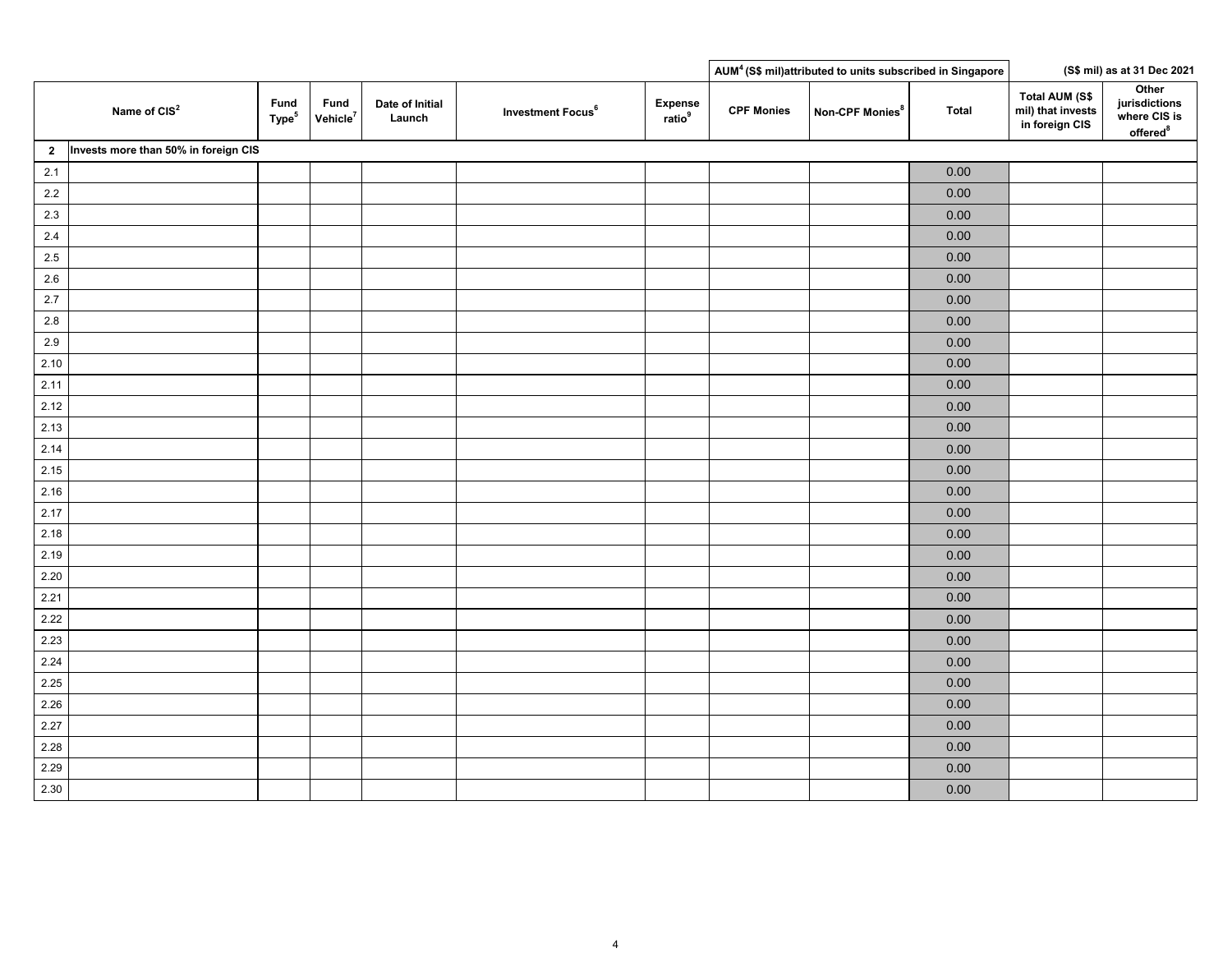| Other<br><b>Total AUM (S\$</b><br>jurisdictions<br>Fund<br>Fund<br>Expense<br>ratio <sup>9</sup><br>Date of Initial<br>Name of CIS <sup>2</sup><br><b>CPF Monies</b><br>Investment Focus <sup>6</sup><br>Non-CPF Monies <sup>8</sup><br><b>Total</b><br>mil) that invests<br>Type <sup>5</sup><br>where CIS is<br>Vehicle $^7$<br>Launch<br>in foreign CIS<br>offered <sup>8</sup><br>More than 50% sub-managed abroad<br>3 <sub>o</sub><br>$3.1$<br>0.00<br>$3.2\,$<br>0.00<br>3.3<br>0.00<br>$3.4$<br>0.00<br>$3.5\,$<br>0.00<br>$3.6\,$<br>0.00<br>3.7<br>0.00<br>$3.8\,$<br>0.00<br>$3.9\,$<br>$0.00\,$<br>3.10<br>0.00<br>3.11<br>0.00<br>3.12<br>$0.00\,$<br>3.13<br>$0.00\,$<br>3.14<br>$0.00\,$<br>3.15<br>0.00<br>3.16<br>$0.00\,$<br>3.17<br>$0.00\,$<br>3.18<br>0.00<br>3.19<br>0.00<br>3.20<br>0.00<br>0.00<br>3.21<br>3.22<br>$0.00\,$<br>3.23<br>$0.00\,$<br>3.24<br>$0.00\,$<br>3.25<br>$0.00\,$<br>3.26<br>$0.00\,$<br>3.27<br>$0.00\,$<br>3.28<br>$0.00\,$<br>3.29<br>0.00<br>3.30<br>0.00 |  |  |  |  | AUM <sup>4</sup> (S\$ mil)attributed to units subscribed in Singapore |  | (S\$ mil) as at 31 Dec 2021 |
|-------------------------------------------------------------------------------------------------------------------------------------------------------------------------------------------------------------------------------------------------------------------------------------------------------------------------------------------------------------------------------------------------------------------------------------------------------------------------------------------------------------------------------------------------------------------------------------------------------------------------------------------------------------------------------------------------------------------------------------------------------------------------------------------------------------------------------------------------------------------------------------------------------------------------------------------------------------------------------------------------------------|--|--|--|--|-----------------------------------------------------------------------|--|-----------------------------|
|                                                                                                                                                                                                                                                                                                                                                                                                                                                                                                                                                                                                                                                                                                                                                                                                                                                                                                                                                                                                             |  |  |  |  |                                                                       |  |                             |
|                                                                                                                                                                                                                                                                                                                                                                                                                                                                                                                                                                                                                                                                                                                                                                                                                                                                                                                                                                                                             |  |  |  |  |                                                                       |  |                             |
|                                                                                                                                                                                                                                                                                                                                                                                                                                                                                                                                                                                                                                                                                                                                                                                                                                                                                                                                                                                                             |  |  |  |  |                                                                       |  |                             |
|                                                                                                                                                                                                                                                                                                                                                                                                                                                                                                                                                                                                                                                                                                                                                                                                                                                                                                                                                                                                             |  |  |  |  |                                                                       |  |                             |
|                                                                                                                                                                                                                                                                                                                                                                                                                                                                                                                                                                                                                                                                                                                                                                                                                                                                                                                                                                                                             |  |  |  |  |                                                                       |  |                             |
|                                                                                                                                                                                                                                                                                                                                                                                                                                                                                                                                                                                                                                                                                                                                                                                                                                                                                                                                                                                                             |  |  |  |  |                                                                       |  |                             |
|                                                                                                                                                                                                                                                                                                                                                                                                                                                                                                                                                                                                                                                                                                                                                                                                                                                                                                                                                                                                             |  |  |  |  |                                                                       |  |                             |
|                                                                                                                                                                                                                                                                                                                                                                                                                                                                                                                                                                                                                                                                                                                                                                                                                                                                                                                                                                                                             |  |  |  |  |                                                                       |  |                             |
|                                                                                                                                                                                                                                                                                                                                                                                                                                                                                                                                                                                                                                                                                                                                                                                                                                                                                                                                                                                                             |  |  |  |  |                                                                       |  |                             |
|                                                                                                                                                                                                                                                                                                                                                                                                                                                                                                                                                                                                                                                                                                                                                                                                                                                                                                                                                                                                             |  |  |  |  |                                                                       |  |                             |
|                                                                                                                                                                                                                                                                                                                                                                                                                                                                                                                                                                                                                                                                                                                                                                                                                                                                                                                                                                                                             |  |  |  |  |                                                                       |  |                             |
|                                                                                                                                                                                                                                                                                                                                                                                                                                                                                                                                                                                                                                                                                                                                                                                                                                                                                                                                                                                                             |  |  |  |  |                                                                       |  |                             |
|                                                                                                                                                                                                                                                                                                                                                                                                                                                                                                                                                                                                                                                                                                                                                                                                                                                                                                                                                                                                             |  |  |  |  |                                                                       |  |                             |
|                                                                                                                                                                                                                                                                                                                                                                                                                                                                                                                                                                                                                                                                                                                                                                                                                                                                                                                                                                                                             |  |  |  |  |                                                                       |  |                             |
|                                                                                                                                                                                                                                                                                                                                                                                                                                                                                                                                                                                                                                                                                                                                                                                                                                                                                                                                                                                                             |  |  |  |  |                                                                       |  |                             |
|                                                                                                                                                                                                                                                                                                                                                                                                                                                                                                                                                                                                                                                                                                                                                                                                                                                                                                                                                                                                             |  |  |  |  |                                                                       |  |                             |
|                                                                                                                                                                                                                                                                                                                                                                                                                                                                                                                                                                                                                                                                                                                                                                                                                                                                                                                                                                                                             |  |  |  |  |                                                                       |  |                             |
|                                                                                                                                                                                                                                                                                                                                                                                                                                                                                                                                                                                                                                                                                                                                                                                                                                                                                                                                                                                                             |  |  |  |  |                                                                       |  |                             |
|                                                                                                                                                                                                                                                                                                                                                                                                                                                                                                                                                                                                                                                                                                                                                                                                                                                                                                                                                                                                             |  |  |  |  |                                                                       |  |                             |
|                                                                                                                                                                                                                                                                                                                                                                                                                                                                                                                                                                                                                                                                                                                                                                                                                                                                                                                                                                                                             |  |  |  |  |                                                                       |  |                             |
|                                                                                                                                                                                                                                                                                                                                                                                                                                                                                                                                                                                                                                                                                                                                                                                                                                                                                                                                                                                                             |  |  |  |  |                                                                       |  |                             |
|                                                                                                                                                                                                                                                                                                                                                                                                                                                                                                                                                                                                                                                                                                                                                                                                                                                                                                                                                                                                             |  |  |  |  |                                                                       |  |                             |
|                                                                                                                                                                                                                                                                                                                                                                                                                                                                                                                                                                                                                                                                                                                                                                                                                                                                                                                                                                                                             |  |  |  |  |                                                                       |  |                             |
|                                                                                                                                                                                                                                                                                                                                                                                                                                                                                                                                                                                                                                                                                                                                                                                                                                                                                                                                                                                                             |  |  |  |  |                                                                       |  |                             |
|                                                                                                                                                                                                                                                                                                                                                                                                                                                                                                                                                                                                                                                                                                                                                                                                                                                                                                                                                                                                             |  |  |  |  |                                                                       |  |                             |
|                                                                                                                                                                                                                                                                                                                                                                                                                                                                                                                                                                                                                                                                                                                                                                                                                                                                                                                                                                                                             |  |  |  |  |                                                                       |  |                             |
|                                                                                                                                                                                                                                                                                                                                                                                                                                                                                                                                                                                                                                                                                                                                                                                                                                                                                                                                                                                                             |  |  |  |  |                                                                       |  |                             |
|                                                                                                                                                                                                                                                                                                                                                                                                                                                                                                                                                                                                                                                                                                                                                                                                                                                                                                                                                                                                             |  |  |  |  |                                                                       |  |                             |
|                                                                                                                                                                                                                                                                                                                                                                                                                                                                                                                                                                                                                                                                                                                                                                                                                                                                                                                                                                                                             |  |  |  |  |                                                                       |  |                             |
|                                                                                                                                                                                                                                                                                                                                                                                                                                                                                                                                                                                                                                                                                                                                                                                                                                                                                                                                                                                                             |  |  |  |  |                                                                       |  |                             |
|                                                                                                                                                                                                                                                                                                                                                                                                                                                                                                                                                                                                                                                                                                                                                                                                                                                                                                                                                                                                             |  |  |  |  |                                                                       |  |                             |
|                                                                                                                                                                                                                                                                                                                                                                                                                                                                                                                                                                                                                                                                                                                                                                                                                                                                                                                                                                                                             |  |  |  |  |                                                                       |  |                             |
|                                                                                                                                                                                                                                                                                                                                                                                                                                                                                                                                                                                                                                                                                                                                                                                                                                                                                                                                                                                                             |  |  |  |  |                                                                       |  |                             |

**Sub-total [(1) + (2) + (3)]**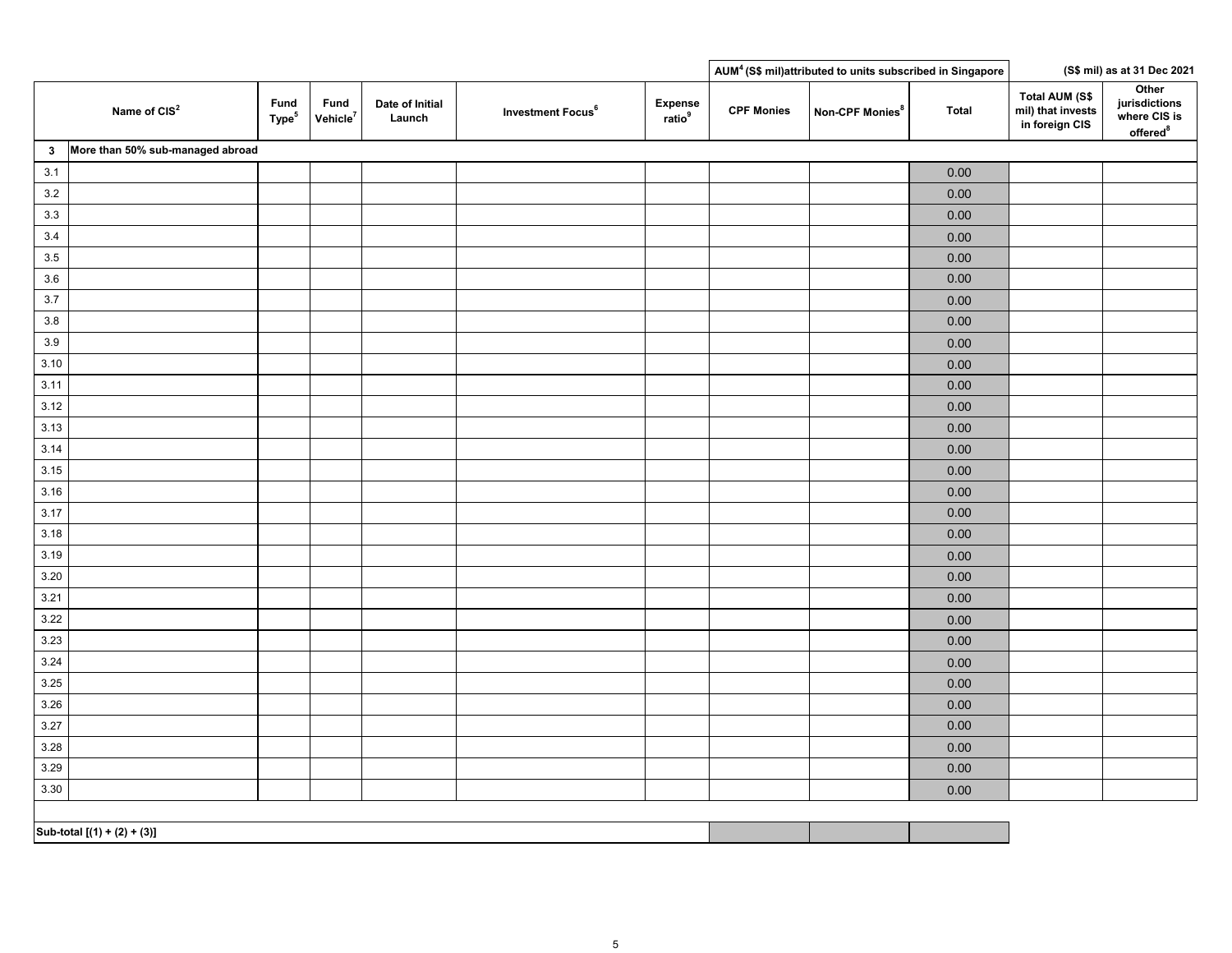|                         |                                    |                           |                              |                           |                               |                                      |                   | AUM <sup>4</sup> (S\$ mil)attributed to units subscribed in Singapore |          |                                                              | (S\$ mil) as at 31 Dec 2021                           |
|-------------------------|------------------------------------|---------------------------|------------------------------|---------------------------|-------------------------------|--------------------------------------|-------------------|-----------------------------------------------------------------------|----------|--------------------------------------------------------------|-------------------------------------------------------|
|                         | Name of CIS <sup>2</sup>           | Fund<br>Type <sup>5</sup> | Fund<br>Vehicle <sup>7</sup> | Date of Initial<br>Launch | Investment Focus <sup>6</sup> | <b>Expense</b><br>ratio <sup>9</sup> | <b>CPF Monies</b> | Non-CPF Monies <sup>8</sup>                                           | Total    | <b>Total AUM (S\$</b><br>mil) that invests<br>in foreign CIS | Other<br>jurisdictions<br>where CIS is<br>offered $8$ |
|                         | A.2. Non-CPFIS                     |                           |                              |                           |                               |                                      |                   |                                                                       |          |                                                              |                                                       |
| $\overline{\mathbf{4}}$ | More than 50% managed in Singapore |                           |                              |                           |                               |                                      |                   |                                                                       |          |                                                              |                                                       |
| 4.1                     |                                    |                           |                              |                           |                               |                                      |                   |                                                                       | 0.00     |                                                              |                                                       |
| $4.2\,$                 |                                    |                           |                              |                           |                               |                                      |                   |                                                                       | 0.00     |                                                              |                                                       |
| 4.3                     |                                    |                           |                              |                           |                               |                                      |                   |                                                                       | 0.00     |                                                              |                                                       |
| 4.4                     |                                    |                           |                              |                           |                               |                                      |                   |                                                                       | 0.00     |                                                              |                                                       |
| $4.5\,$                 |                                    |                           |                              |                           |                               |                                      |                   |                                                                       | 0.00     |                                                              |                                                       |
| 4.6                     |                                    |                           |                              |                           |                               |                                      |                   |                                                                       | 0.00     |                                                              |                                                       |
| 4.7                     |                                    |                           |                              |                           |                               |                                      |                   |                                                                       | $0.00\,$ |                                                              |                                                       |
| 4.8                     |                                    |                           |                              |                           |                               |                                      |                   |                                                                       | 0.00     |                                                              |                                                       |
| 4.9                     |                                    |                           |                              |                           |                               |                                      |                   |                                                                       | 0.00     |                                                              |                                                       |
| 4.10                    |                                    |                           |                              |                           |                               |                                      |                   |                                                                       | 0.00     |                                                              |                                                       |
| 4.11                    |                                    |                           |                              |                           |                               |                                      |                   |                                                                       | 0.00     |                                                              |                                                       |
| 4.12                    |                                    |                           |                              |                           |                               |                                      |                   |                                                                       | $0.00\,$ |                                                              |                                                       |
| 4.13                    |                                    |                           |                              |                           |                               |                                      |                   |                                                                       | 0.00     |                                                              |                                                       |
| 4.14                    |                                    |                           |                              |                           |                               |                                      |                   |                                                                       | 0.00     |                                                              |                                                       |
| 4.15                    |                                    |                           |                              |                           |                               |                                      |                   |                                                                       | 0.00     |                                                              |                                                       |
| 4.16                    |                                    |                           |                              |                           |                               |                                      |                   |                                                                       | 0.00     |                                                              |                                                       |
| 4.17                    |                                    |                           |                              |                           |                               |                                      |                   |                                                                       | 0.00     |                                                              |                                                       |
| 4.18                    |                                    |                           |                              |                           |                               |                                      |                   |                                                                       | 0.00     |                                                              |                                                       |
| 4.19                    |                                    |                           |                              |                           |                               |                                      |                   |                                                                       | 0.00     |                                                              |                                                       |
| 4.20                    |                                    |                           |                              |                           |                               |                                      |                   |                                                                       | 0.00     |                                                              |                                                       |
| 4.21                    |                                    |                           |                              |                           |                               |                                      |                   |                                                                       | 0.00     |                                                              |                                                       |
| 4.22                    |                                    |                           |                              |                           |                               |                                      |                   |                                                                       | 0.00     |                                                              |                                                       |
| 4.23                    |                                    |                           |                              |                           |                               |                                      |                   |                                                                       | 0.00     |                                                              |                                                       |
| 4.24                    |                                    |                           |                              |                           |                               |                                      |                   |                                                                       | 0.00     |                                                              |                                                       |
| 4.25                    |                                    |                           |                              |                           |                               |                                      |                   |                                                                       | 0.00     |                                                              |                                                       |
| 4.26                    |                                    |                           |                              |                           |                               |                                      |                   |                                                                       | 0.00     |                                                              |                                                       |
| 4.27                    |                                    |                           |                              |                           |                               |                                      |                   |                                                                       | 0.00     |                                                              |                                                       |
| 4.28                    |                                    |                           |                              |                           |                               |                                      |                   |                                                                       | $0.00\,$ |                                                              |                                                       |
| 4.29                    |                                    |                           |                              |                           |                               |                                      |                   |                                                                       | 0.00     |                                                              |                                                       |
| 4.30                    |                                    |                           |                              |                           |                               |                                      |                   |                                                                       | 0.00     |                                                              |                                                       |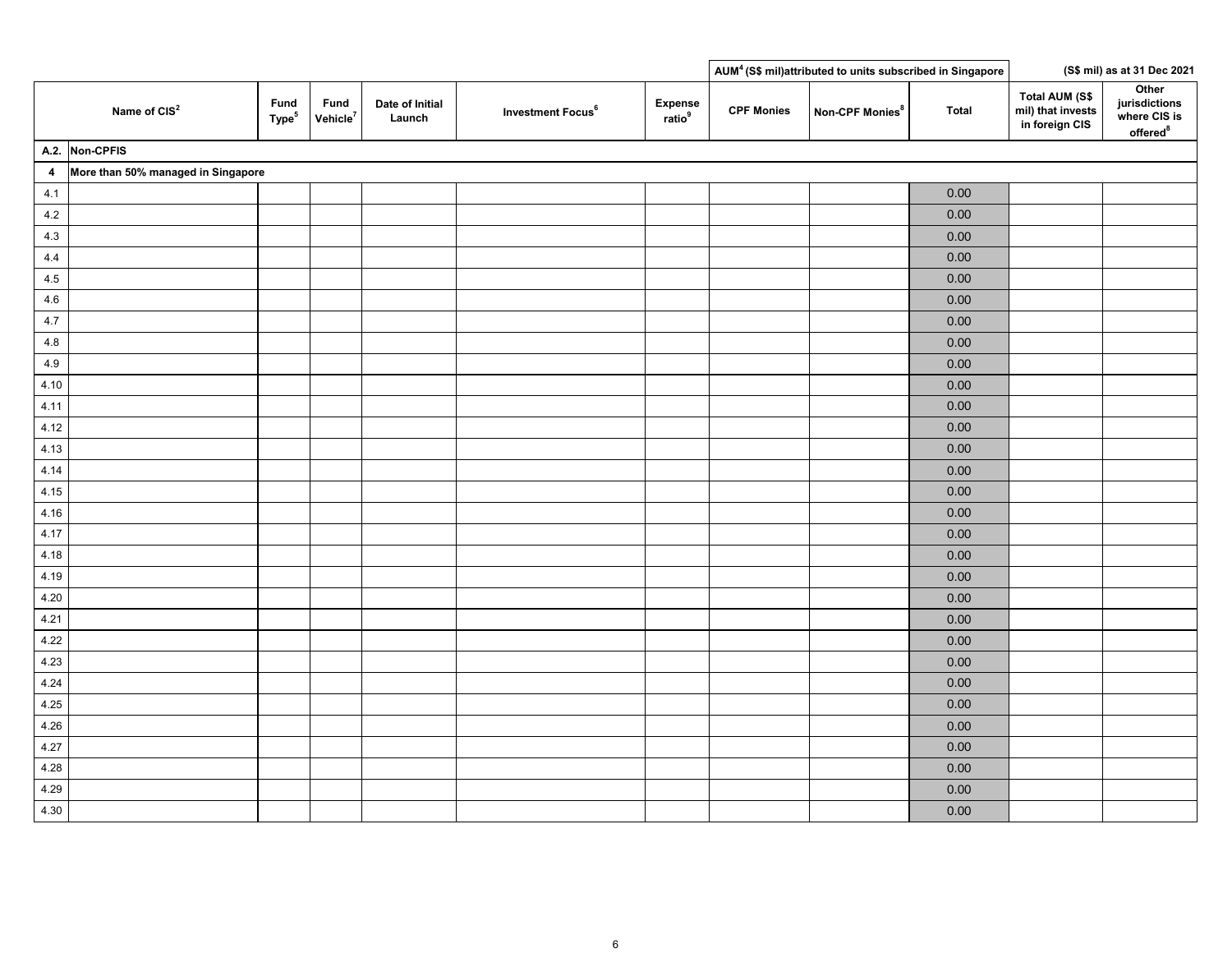|                          |                           |                              |                           |                               |                               |                   | AUM <sup>4</sup> (S\$ mil)attributed to units subscribed in Singapore |              |                                                       | (S\$ mil) as at 31 Dec 2021                                    |
|--------------------------|---------------------------|------------------------------|---------------------------|-------------------------------|-------------------------------|-------------------|-----------------------------------------------------------------------|--------------|-------------------------------------------------------|----------------------------------------------------------------|
| Name of CIS <sup>2</sup> | Fund<br>Type <sup>5</sup> | Fund<br>Vehicle <sup>7</sup> | Date of Initial<br>Launch | Investment Focus <sup>6</sup> | Expense<br>ratio <sup>9</sup> | <b>CPF Monies</b> | Non-CPF Monies <sup>8</sup>                                           | <b>Total</b> | Total AUM (S\$<br>mil) that invests<br>in foreign CIS | Other<br>jurisdictions<br>where CIS is<br>offered <sup>8</sup> |
| 4.31                     |                           |                              |                           |                               |                               |                   |                                                                       | $0.00\,$     |                                                       |                                                                |
| 4.32                     |                           |                              |                           |                               |                               |                   |                                                                       | $0.00\,$     |                                                       |                                                                |
| 4.33                     |                           |                              |                           |                               |                               |                   |                                                                       | 0.00         |                                                       |                                                                |
| 4.34                     |                           |                              |                           |                               |                               |                   |                                                                       | $0.00\,$     |                                                       |                                                                |
| 4.35                     |                           |                              |                           |                               |                               |                   |                                                                       | $0.00\,$     |                                                       |                                                                |
| 4.36                     |                           |                              |                           |                               |                               |                   |                                                                       | $0.00\,$     |                                                       |                                                                |
| 4.37                     |                           |                              |                           |                               |                               |                   |                                                                       | $0.00\,$     |                                                       |                                                                |
| 4.38                     |                           |                              |                           |                               |                               |                   |                                                                       | 0.00         |                                                       |                                                                |
| 4.39                     |                           |                              |                           |                               |                               |                   |                                                                       | $0.00\,$     |                                                       |                                                                |
| 4.40                     |                           |                              |                           |                               |                               |                   |                                                                       | $0.00\,$     |                                                       |                                                                |
| 4.41                     |                           |                              |                           |                               |                               |                   |                                                                       | $0.00\,$     |                                                       |                                                                |
| 4.42                     |                           |                              |                           |                               |                               |                   |                                                                       | $0.00\,$     |                                                       |                                                                |
| 4.43                     |                           |                              |                           |                               |                               |                   |                                                                       | $0.00\,$     |                                                       |                                                                |
| 4.44                     |                           |                              |                           |                               |                               |                   |                                                                       | $0.00\,$     |                                                       |                                                                |
| 4.45                     |                           |                              |                           |                               |                               |                   |                                                                       | $0.00\,$     |                                                       |                                                                |
| 4.46                     |                           |                              |                           |                               |                               |                   |                                                                       | $0.00\,$     |                                                       |                                                                |
| 4.47                     |                           |                              |                           |                               |                               |                   |                                                                       | $0.00\,$     |                                                       |                                                                |
| 4.48                     |                           |                              |                           |                               |                               |                   |                                                                       | $0.00\,$     |                                                       |                                                                |
| 4.49                     |                           |                              |                           |                               |                               |                   |                                                                       | $0.00\,$     |                                                       |                                                                |
| 4.50                     |                           |                              |                           |                               |                               |                   |                                                                       | $0.00\,$     |                                                       |                                                                |
| 4.51                     |                           |                              |                           |                               |                               |                   |                                                                       | $0.00\,$     |                                                       |                                                                |
| 4.52                     |                           |                              |                           |                               |                               |                   |                                                                       | $0.00\,$     |                                                       |                                                                |
| 4.53                     |                           |                              |                           |                               |                               |                   |                                                                       | $0.00\,$     |                                                       |                                                                |
| 4.54                     |                           |                              |                           |                               |                               |                   |                                                                       | $0.00\,$     |                                                       |                                                                |
| 4.55                     |                           |                              |                           |                               |                               |                   |                                                                       | $0.00\,$     |                                                       |                                                                |
| 4.56                     |                           |                              |                           |                               |                               |                   |                                                                       | $0.00\,$     |                                                       |                                                                |
| 4.57                     |                           |                              |                           |                               |                               |                   |                                                                       | $0.00\,$     |                                                       |                                                                |
| 4.58                     |                           |                              |                           |                               |                               |                   |                                                                       | $0.00\,$     |                                                       |                                                                |
| 4.59                     |                           |                              |                           |                               |                               |                   |                                                                       | $0.00\,$     |                                                       |                                                                |
| 4.60                     |                           |                              |                           |                               |                               |                   |                                                                       | $0.00\,$     |                                                       |                                                                |
| 4.61                     |                           |                              |                           |                               |                               |                   |                                                                       | $0.00\,$     |                                                       |                                                                |
| 4.62                     |                           |                              |                           |                               |                               |                   |                                                                       | $0.00\,$     |                                                       |                                                                |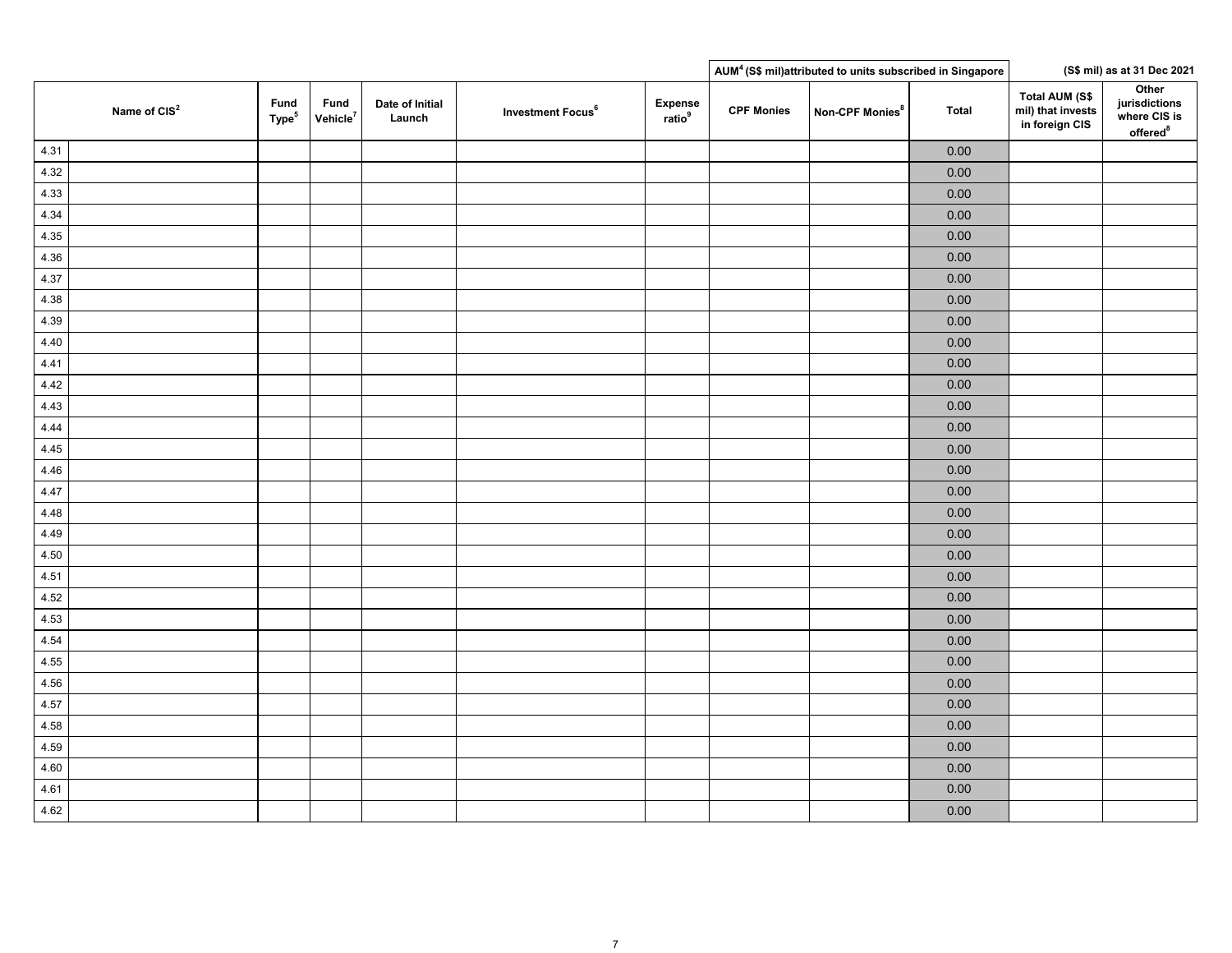|                |                                      |                           |                              |                           |                               |                               |                   | AUM <sup>4</sup> (S\$ mil)attributed to units subscribed in Singapore |              |                                                              | (S\$ mil) as at 31 Dec 2021                                    |
|----------------|--------------------------------------|---------------------------|------------------------------|---------------------------|-------------------------------|-------------------------------|-------------------|-----------------------------------------------------------------------|--------------|--------------------------------------------------------------|----------------------------------------------------------------|
|                | Name of CIS <sup>2</sup>             | Fund<br>Type <sup>5</sup> | Fund<br>Vehicle <sup>7</sup> | Date of Initial<br>Launch | Investment Focus <sup>6</sup> | Expense<br>ratio <sup>9</sup> | <b>CPF Monies</b> | Non-CPF Monies <sup>8</sup>                                           | <b>Total</b> | <b>Total AUM (S\$</b><br>mil) that invests<br>in foreign CIS | Other<br>jurisdictions<br>where CIS is<br>offered <sup>8</sup> |
| 5 <sub>5</sub> | Invests more than 50% in foreign CIS |                           |                              |                           |                               |                               |                   |                                                                       |              |                                                              |                                                                |
| $5.1$          |                                      |                           |                              |                           |                               |                               |                   |                                                                       | 0.00         |                                                              |                                                                |
| $5.2\,$        |                                      |                           |                              |                           |                               |                               |                   |                                                                       | 0.00         |                                                              |                                                                |
| 5.3            |                                      |                           |                              |                           |                               |                               |                   |                                                                       | 0.00         |                                                              |                                                                |
| $5.4\,$        |                                      |                           |                              |                           |                               |                               |                   |                                                                       | 0.00         |                                                              |                                                                |
| $5.5\,$        |                                      |                           |                              |                           |                               |                               |                   |                                                                       | $0.00\,$     |                                                              |                                                                |
| $5.6\,$        |                                      |                           |                              |                           |                               |                               |                   |                                                                       | $0.00\,$     |                                                              |                                                                |
| $5.7\,$        |                                      |                           |                              |                           |                               |                               |                   |                                                                       | $0.00\,$     |                                                              |                                                                |
| $5.8\,$        |                                      |                           |                              |                           |                               |                               |                   |                                                                       | $0.00\,$     |                                                              |                                                                |
| 5.9            |                                      |                           |                              |                           |                               |                               |                   |                                                                       | $0.00\,$     |                                                              |                                                                |
| 5.10           |                                      |                           |                              |                           |                               |                               |                   |                                                                       | 0.00         |                                                              |                                                                |
| 5.11           |                                      |                           |                              |                           |                               |                               |                   |                                                                       | $0.00\,$     |                                                              |                                                                |
| 5.12           |                                      |                           |                              |                           |                               |                               |                   |                                                                       | $0.00\,$     |                                                              |                                                                |
| 5.13           |                                      |                           |                              |                           |                               |                               |                   |                                                                       | $0.00\,$     |                                                              |                                                                |
| 5.14           |                                      |                           |                              |                           |                               |                               |                   |                                                                       | $0.00\,$     |                                                              |                                                                |
| 5.15           |                                      |                           |                              |                           |                               |                               |                   |                                                                       | $0.00\,$     |                                                              |                                                                |
| 5.16           |                                      |                           |                              |                           |                               |                               |                   |                                                                       | $0.00\,$     |                                                              |                                                                |
| 5.17           |                                      |                           |                              |                           |                               |                               |                   |                                                                       | 0.00         |                                                              |                                                                |
| 5.18           |                                      |                           |                              |                           |                               |                               |                   |                                                                       | 0.00         |                                                              |                                                                |
| 5.19           |                                      |                           |                              |                           |                               |                               |                   |                                                                       | 0.00         |                                                              |                                                                |
| 5.20           |                                      |                           |                              |                           |                               |                               |                   |                                                                       | 0.00         |                                                              |                                                                |
| 5.21           |                                      |                           |                              |                           |                               |                               |                   |                                                                       | $0.00\,$     |                                                              |                                                                |
| 5.22           |                                      |                           |                              |                           |                               |                               |                   |                                                                       | 0.00         |                                                              |                                                                |
| 5.23           |                                      |                           |                              |                           |                               |                               |                   |                                                                       | 0.00         |                                                              |                                                                |
| 5.24           |                                      |                           |                              |                           |                               |                               |                   |                                                                       | 0.00         |                                                              |                                                                |
| 5.25           |                                      |                           |                              |                           |                               |                               |                   |                                                                       | $0.00\,$     |                                                              |                                                                |
| 5.26           |                                      |                           |                              |                           |                               |                               |                   |                                                                       | 0.00         |                                                              |                                                                |
| 5.27           |                                      |                           |                              |                           |                               |                               |                   |                                                                       | 0.00         |                                                              |                                                                |
| 5.28           |                                      |                           |                              |                           |                               |                               |                   |                                                                       | $0.00\,$     |                                                              |                                                                |
| 5.29           |                                      |                           |                              |                           |                               |                               |                   |                                                                       | 0.00         |                                                              |                                                                |
| 5.30           |                                      |                           |                              |                           |                               |                               |                   |                                                                       | $0.00\,$     |                                                              |                                                                |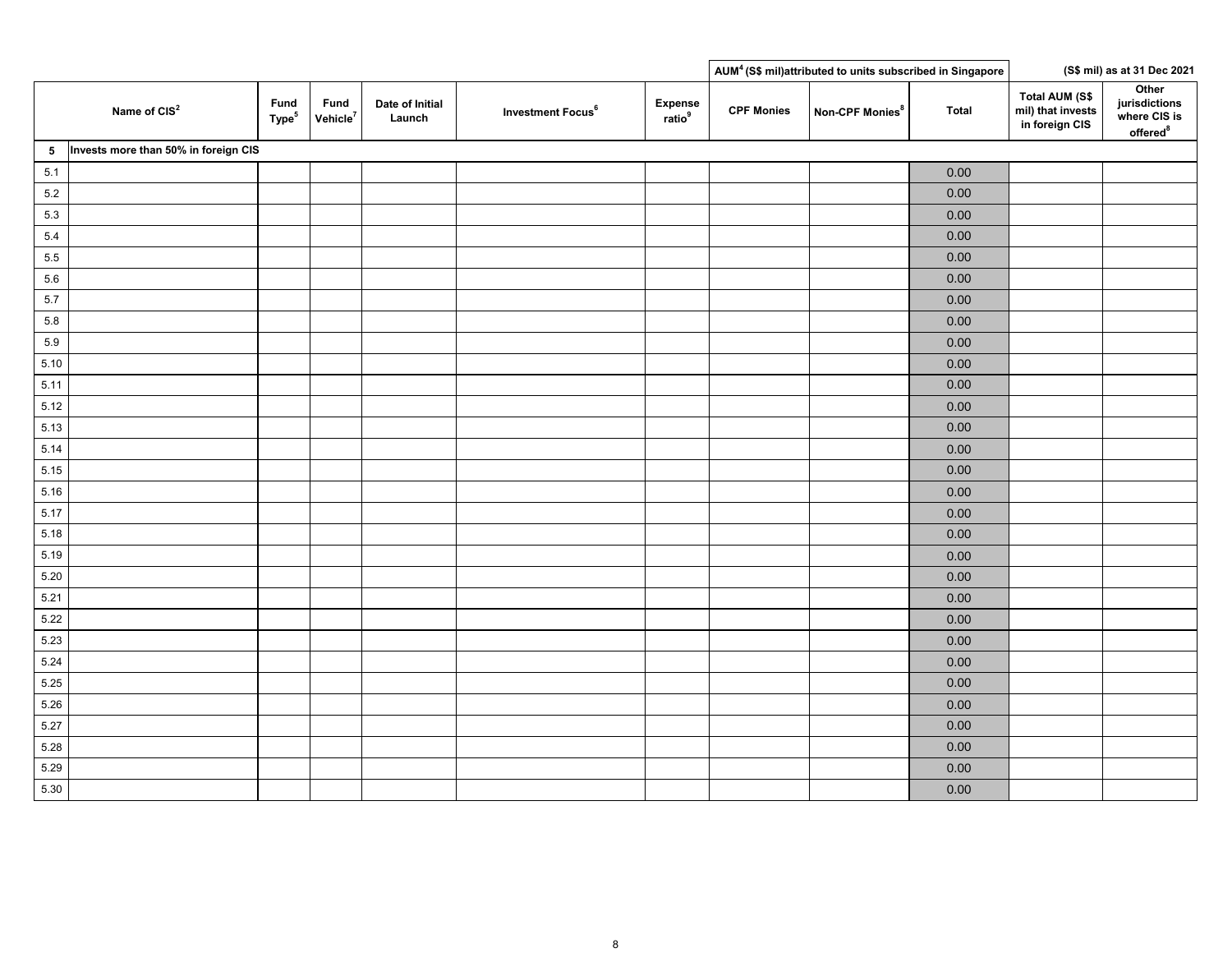|         |                                  |                           |                              |                           |                               |                                     |                   | AUM <sup>4</sup> (S\$ mil)attributed to units subscribed in Singapore |              |                                                              | (S\$ mil) as at 31 Dec 2021                                    |
|---------|----------------------------------|---------------------------|------------------------------|---------------------------|-------------------------------|-------------------------------------|-------------------|-----------------------------------------------------------------------|--------------|--------------------------------------------------------------|----------------------------------------------------------------|
|         | Name of CIS <sup>2</sup>         | Fund<br>Type <sup>5</sup> | Fund<br>Vehicle <sup>7</sup> | Date of Initial<br>Launch | Investment Focus <sup>6</sup> | <b>Expense</b><br>rate <sup>9</sup> | <b>CPF Monies</b> | Non-CPF Monies <sup>8</sup>                                           | <b>Total</b> | <b>Total AUM (S\$</b><br>mil) that invests<br>in foreign CIS | Other<br>jurisdictions<br>where CIS is<br>offered <sup>8</sup> |
| 6       | More than 50% sub-managed abroad |                           |                              |                           |                               |                                     |                   |                                                                       |              |                                                              |                                                                |
| $6.1\,$ |                                  |                           |                              |                           |                               |                                     |                   |                                                                       | 0.00         |                                                              |                                                                |
| $6.2\,$ |                                  |                           |                              |                           |                               |                                     |                   |                                                                       | 0.00         |                                                              |                                                                |
| 6.3     |                                  |                           |                              |                           |                               |                                     |                   |                                                                       | $0.00\,$     |                                                              |                                                                |
| $6.4\,$ |                                  |                           |                              |                           |                               |                                     |                   |                                                                       | 0.00         |                                                              |                                                                |
| 6.5     |                                  |                           |                              |                           |                               |                                     |                   |                                                                       | $0.00\,$     |                                                              |                                                                |
| 6.6     |                                  |                           |                              |                           |                               |                                     |                   |                                                                       | 0.00         |                                                              |                                                                |
| $6.7\,$ |                                  |                           |                              |                           |                               |                                     |                   |                                                                       | 0.00         |                                                              |                                                                |
| $6.8\,$ |                                  |                           |                              |                           |                               |                                     |                   |                                                                       | $0.00\,$     |                                                              |                                                                |
| $6.9\,$ |                                  |                           |                              |                           |                               |                                     |                   |                                                                       | 0.00         |                                                              |                                                                |
| 6.10    |                                  |                           |                              |                           |                               |                                     |                   |                                                                       | $0.00\,$     |                                                              |                                                                |
| 6.11    |                                  |                           |                              |                           |                               |                                     |                   |                                                                       | 0.00         |                                                              |                                                                |
| 6.12    |                                  |                           |                              |                           |                               |                                     |                   |                                                                       | 0.00         |                                                              |                                                                |
| 6.13    |                                  |                           |                              |                           |                               |                                     |                   |                                                                       | $0.00\,$     |                                                              |                                                                |
| 6.14    |                                  |                           |                              |                           |                               |                                     |                   |                                                                       | $0.00\,$     |                                                              |                                                                |
| 6.15    |                                  |                           |                              |                           |                               |                                     |                   |                                                                       | $0.00\,$     |                                                              |                                                                |
| 6.16    |                                  |                           |                              |                           |                               |                                     |                   |                                                                       | $0.00\,$     |                                                              |                                                                |
| 6.17    |                                  |                           |                              |                           |                               |                                     |                   |                                                                       | 0.00         |                                                              |                                                                |
| 6.18    |                                  |                           |                              |                           |                               |                                     |                   |                                                                       | $0.00\,$     |                                                              |                                                                |
| 6.19    |                                  |                           |                              |                           |                               |                                     |                   |                                                                       | $0.00\,$     |                                                              |                                                                |
| 6.20    |                                  |                           |                              |                           |                               |                                     |                   |                                                                       | $0.00\,$     |                                                              |                                                                |
| 6.21    |                                  |                           |                              |                           |                               |                                     |                   |                                                                       | $0.00\,$     |                                                              |                                                                |
| 6.22    |                                  |                           |                              |                           |                               |                                     |                   |                                                                       | $0.00\,$     |                                                              |                                                                |
| 6.23    |                                  |                           |                              |                           |                               |                                     |                   |                                                                       | $0.00\,$     |                                                              |                                                                |
| 6.24    |                                  |                           |                              |                           |                               |                                     |                   |                                                                       | $0.00\,$     |                                                              |                                                                |
| 6.25    |                                  |                           |                              |                           |                               |                                     |                   |                                                                       | $0.00\,$     |                                                              |                                                                |
| 6.26    |                                  |                           |                              |                           |                               |                                     |                   |                                                                       | $0.00\,$     |                                                              |                                                                |
| 6.27    |                                  |                           |                              |                           |                               |                                     |                   |                                                                       | 0.00         |                                                              |                                                                |
| 6.28    |                                  |                           |                              |                           |                               |                                     |                   |                                                                       | $0.00\,$     |                                                              |                                                                |
| 6.29    |                                  |                           |                              |                           |                               |                                     |                   |                                                                       | $0.00\,$     |                                                              |                                                                |
| 6.30    |                                  |                           |                              |                           |                               |                                     |                   |                                                                       | $0.00\,$     |                                                              |                                                                |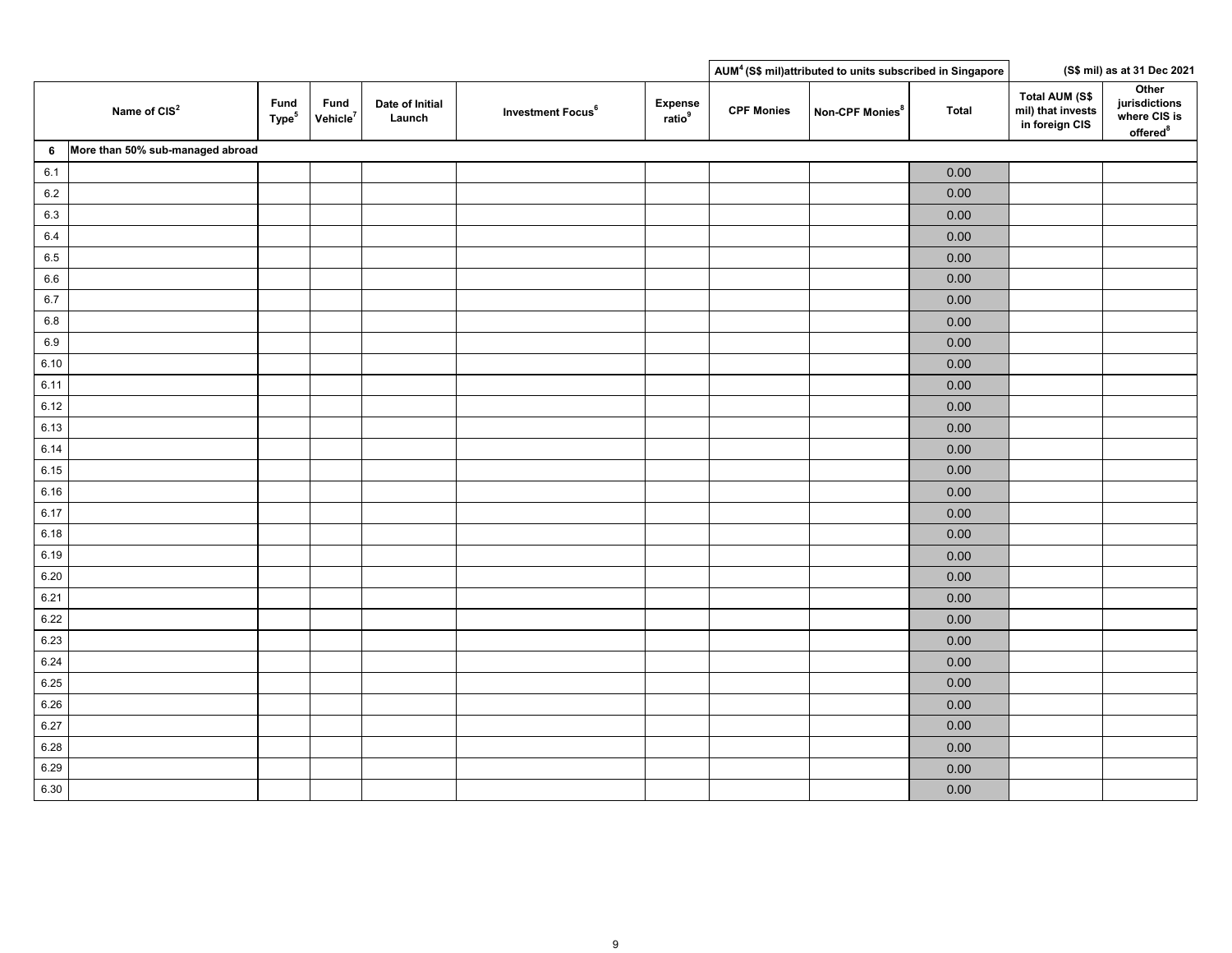|      |                               |                                  |                              |                           |                               |                                      |                   | AUM <sup>4</sup> (S\$ mil)attributed to units subscribed in Singapore |       |                                                              | (S\$ mil) as at 31 Dec 2021                                    |
|------|-------------------------------|----------------------------------|------------------------------|---------------------------|-------------------------------|--------------------------------------|-------------------|-----------------------------------------------------------------------|-------|--------------------------------------------------------------|----------------------------------------------------------------|
|      | Name of CIS <sup>2</sup>      | <b>Fund</b><br>Type <sup>5</sup> | Fund<br>Vehicle <sup>7</sup> | Date of Initial<br>Launch | Investment Focus <sup>6</sup> | <b>Expense</b><br>ratio <sup>9</sup> | <b>CPF Monies</b> | Non-CPF Monies <sup>8</sup>                                           | Total | <b>Total AUM (S\$</b><br>mil) that invests<br>in foreign CIS | Other<br>jurisdictions<br>where CIS is<br>offered <sup>8</sup> |
| 6.31 |                               |                                  |                              |                           |                               |                                      |                   |                                                                       | 0.00  |                                                              |                                                                |
| 6.32 |                               |                                  |                              |                           |                               |                                      |                   |                                                                       | 0.00  |                                                              |                                                                |
| 6.33 |                               |                                  |                              |                           |                               |                                      |                   |                                                                       | 0.00  |                                                              |                                                                |
| 6.34 |                               |                                  |                              |                           |                               |                                      |                   |                                                                       | 0.00  |                                                              |                                                                |
| 6.35 |                               |                                  |                              |                           |                               |                                      |                   |                                                                       | 0.00  |                                                              |                                                                |
| 6.36 |                               |                                  |                              |                           |                               |                                      |                   |                                                                       | 0.00  |                                                              |                                                                |
| 6.37 |                               |                                  |                              |                           |                               |                                      |                   |                                                                       | 0.00  |                                                              |                                                                |
| 6.38 |                               |                                  |                              |                           |                               |                                      |                   |                                                                       | 0.00  |                                                              |                                                                |
| 6.39 |                               |                                  |                              |                           |                               |                                      |                   |                                                                       | 0.00  |                                                              |                                                                |
| 6.40 |                               |                                  |                              |                           |                               |                                      |                   |                                                                       | 0.00  |                                                              |                                                                |
| 6.41 |                               |                                  |                              |                           |                               |                                      |                   |                                                                       | 0.00  |                                                              |                                                                |
| 6.42 |                               |                                  |                              |                           |                               |                                      |                   |                                                                       | 0.00  |                                                              |                                                                |
| 6.43 |                               |                                  |                              |                           |                               |                                      |                   |                                                                       | 0.00  |                                                              |                                                                |
| 6.44 |                               |                                  |                              |                           |                               |                                      |                   |                                                                       | 0.00  |                                                              |                                                                |
| 6.45 |                               |                                  |                              |                           |                               |                                      |                   |                                                                       | 0.00  |                                                              |                                                                |
|      |                               |                                  |                              |                           |                               |                                      |                   |                                                                       |       |                                                              |                                                                |
|      | Sub-total $[(4) + (5) + (6)]$ |                                  |                              |                           |                               |                                      |                   |                                                                       |       |                                                              |                                                                |

| .<br>Total II <sup>.</sup><br>- (6) 1<br>$\cdots$ |  |  |
|---------------------------------------------------|--|--|
|                                                   |  |  |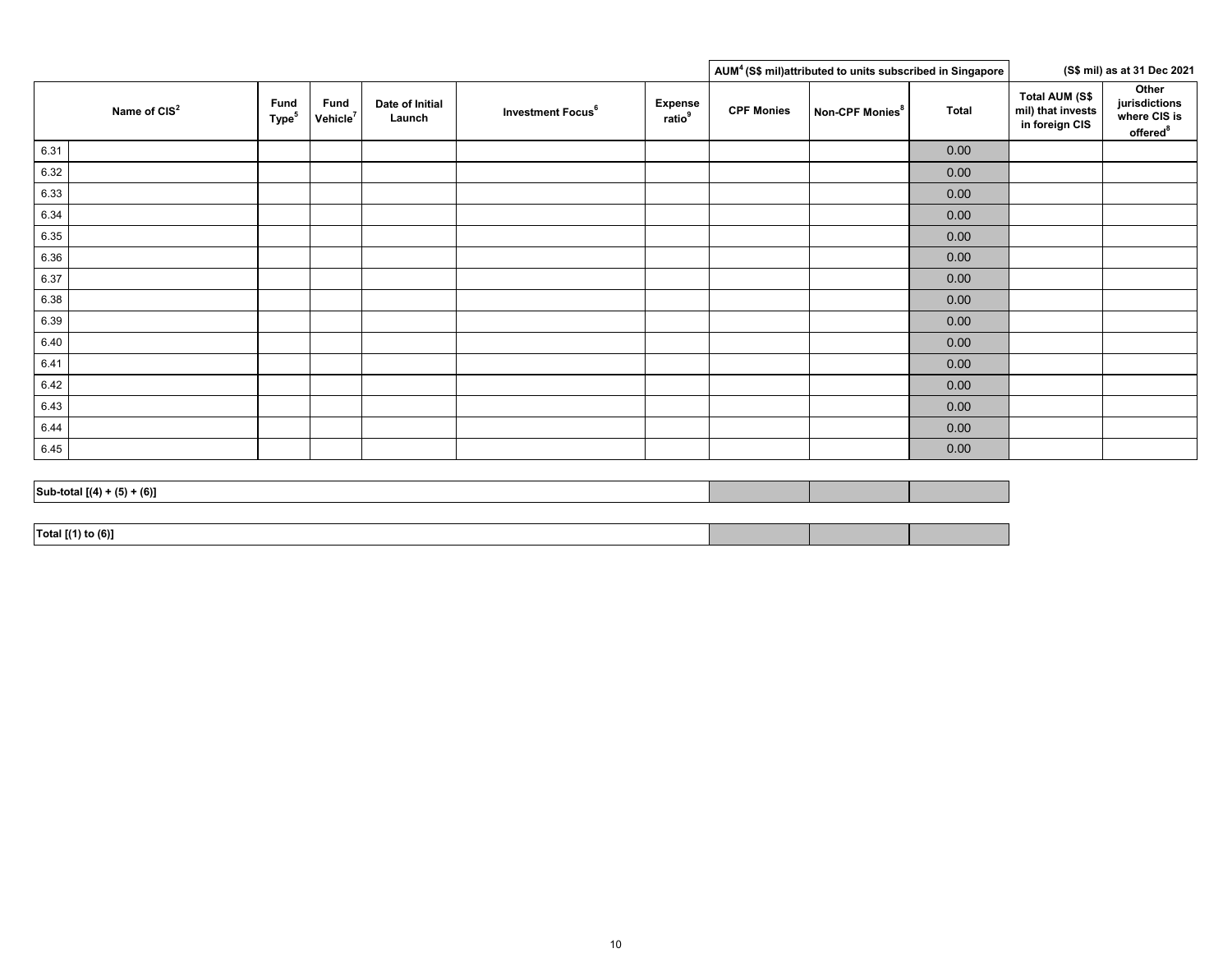#### **IMPORTANT NOTES FOR COMPLETING THE SURVEY**

<sup>1</sup> Include only CIS authorised and offered in Singapore to retail investors.

 $2$  For each sub-fund of an umbrella fund, please state the name of the umbrella fund followed by the name of the sub-fund.

<sup>3</sup> The expense ratio should be calculated in accordance with IMAS' guidelines on the disclosure of expense ratios and based on a 12-month period ending on the fund's most recent full or half financial year, as of the date of submission.

4 Assets under management.

<sup>5</sup> Please indicate the fund type by the letter of the alphabet as shown below. (Category 'f' may overlap with the other categories. Under such circumstances, please classify the fund as 'f'.)

a - Equity Fund (funds which invest in all types of equities should be classified here including those which invest in stocks of a certain sector, such as technology, telecommunications, or property stocks)

- b Fixed Income Fund
- c Balanced Fund (equity and fixed income)
- d1 Money Market Fund (as defined in Appendix 2 of the Code on Collective Investment Schemes)
- d2 Money Market Fund (the objective of the fund is to invest in money market instruments but the fund does not comply with the guidelines as stated in Appendix 2)
- e1 Single Hedge Fund (as defined in Appendix 3 of the Code on Collective Investment Schemes)
- e2 Fund-of-Hedge Fund (as defined in Appendix 3 of the Code on Collective Investment Schemes)
- f Capital Guaranteed Fund (as defined in Appendix 4 of the Code on Collective Investment Schemes)
- g Index Fund (as defined in Appendix 5 of the Code on Collective Investment Schemes)
- h Property Fund (as defined in Appendix 6 of the Code on Collective Investment Schemes)
- i Fund-of-Funds or Multi-Manager Fund
- o Others

 $^6$  To provide a brief description of investment focus, e.g. global equity, global bond, Asian equity, European technology stocks.

 $<sup>7</sup>$  For CIS included under CPFIS, please enter data for subscriptions with cash here.</sup>

- 1 Unit Trusts 2 - Variable Capital Company (VCC)
- 3 Others

 $8$  For CIS included under CPFIS, please enter data for subscriptions with cash here.

<sup>9</sup> For CIS that are also offered overseas, please indicate the respective jurisdiction(s) by the letter of the alphabet as shown below, separated by commas.

- a1 Malaysia
- a2 Thailand
- a3 Indonesia
- a4 Any other ASEAN country
- b1 Australia
- b2 China
- b3 Hong Kong
- b4 South Korea
- b5 India
- b6 Japan
- b7 Any other Asia-Pacific country not in ASEAN
- c1 UK
- c2 Ireland
- c3 Luxembourg
- c4 Switzerland
- c5 Germany
- c6 Any other EU country
- d1 United States
- d2 Canada
- d3 Any other country in the Americas
- e1 UAE
- e2 Qatar
- e3 Any other country in the Middle East